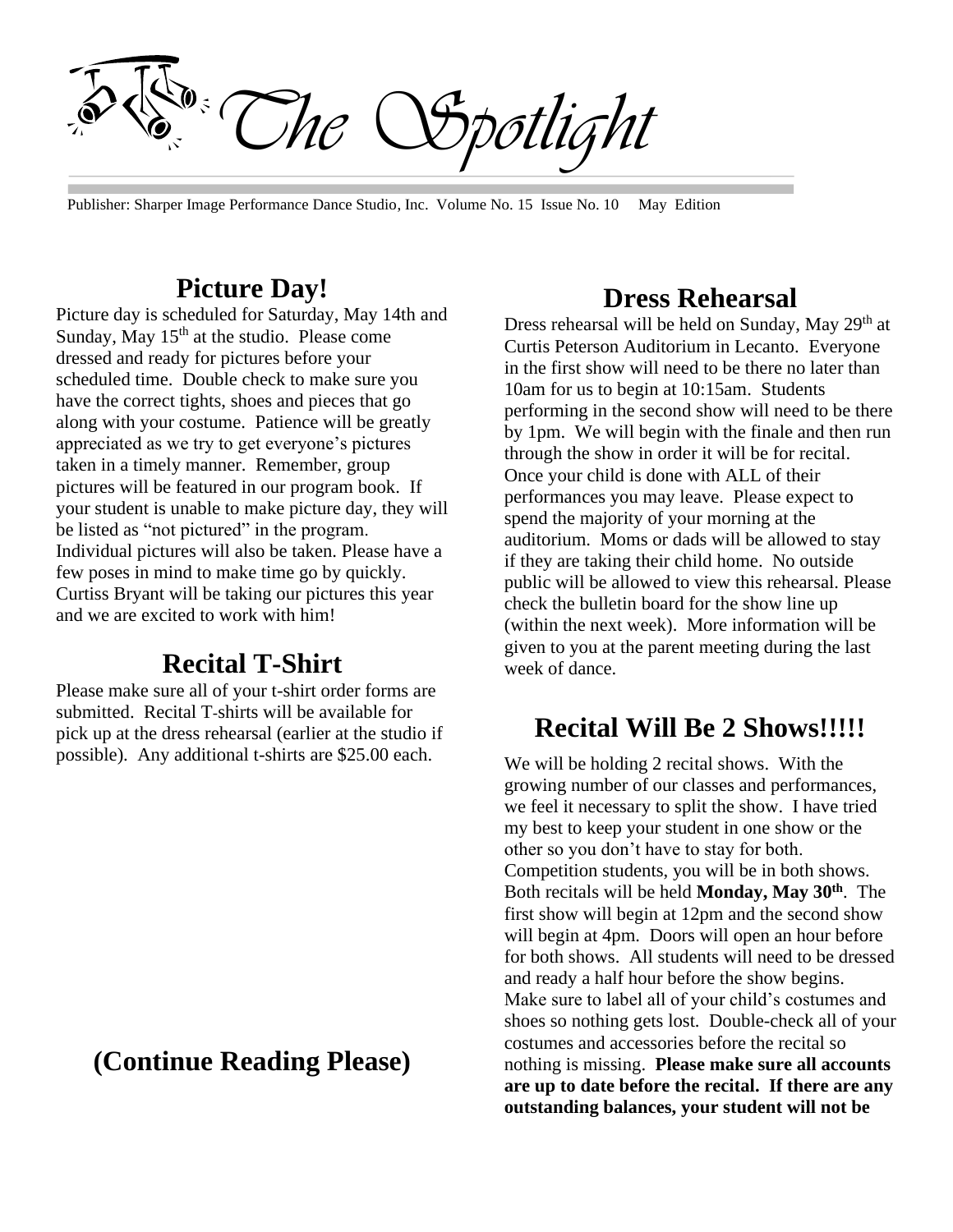**able to attend the recital.** All recital information and the show line up will be given out at the parent meeting during the last week of dance.

## **Tickets for the Recital**

We will begin pre-sale tickets for our recital May 9<sup>th</sup>. Tickets are \$25 each. Remember...you will be receiving 2 tickets with the purchase of your recital fee. Each ticket will get you into both shows. No need to purchase a ticket for each show. Students of Sharper Image are free!!!

### **Summer Classes**

Summer classes will be mailed out in a week and then will be ready for registrations! Sharper Image will be holding summer classes during the months of June and July. This is a great program for those students who are interested in another form of dance, but not sure if they would like it. This is also a great way to start dance if you have never danced before or just need to keep your skills up during the summer. We will be offering a variety of classes. Please register early so you don't miss out on the opportunity to keep active!

## **Program Ads**

If you are planning to purchase an ad or a comment in our recital program book, the deadline to submit your ad is May  $9<sup>th</sup>$ . We will need to allow the printer 2 weeks to organize the information and print the books before the recital. Please see the front desk for an ad layout. Remember to please choose your ad picture and submit your comments on a word document by May  $9<sup>th</sup>$ . If you are using a picture from Curtiss Bryant, you must purchase the picture and let us know which picture you want so we can have him send it over to us. A program ad is a great way to wish your student "good luck" or a special "congratulations" on their performance in the recital. They have worked very hard to perform for you that day. Show them that you are very proud of their success and accomplishments. **\*Competition students must purchase a program ad.**

## **Group Mom's/Recital Helpers**

For our recital to run smoothly, I will need 2-3 parent moms who are willing to assist backstage with their child's class to make sure all the children are there and accounted for before going on stage. I will have the sign-up sheet for recital helpers hung on the wall. If you are interested, please sign up. I will give you more information directly about your position and what is needed. Thank you to those that have shown an interest in helping.

## **Competition Information**

We will be holding competition practice this week (May 2-5): Tutu Tuesday 6-7pm, Wednesday, Seize the Day  $5:30 - 6:00 \& \text{In Da Club } 6:00 - 6:30.$ Thursday, Ex Wives 4:00 – 4:30 and Mario Party during tap class. No classes Friday. After Applause, we will not hold dance competition practices on Fridays until Friday, May  $27<sup>th</sup>$ . Enjoy a few days off for all of your hard work! There will still be acting and vocal on Fridays!

## **Congratulations Competition Team and Team Party!**

Good luck to all of our dancers as they perform their last competition this weekend! All of your teachers couldn't be more proud of what you have accomplished this year. We will talk about an end of the year team party and decide what we would like to do.

**(Yep…it's long….keep going)**